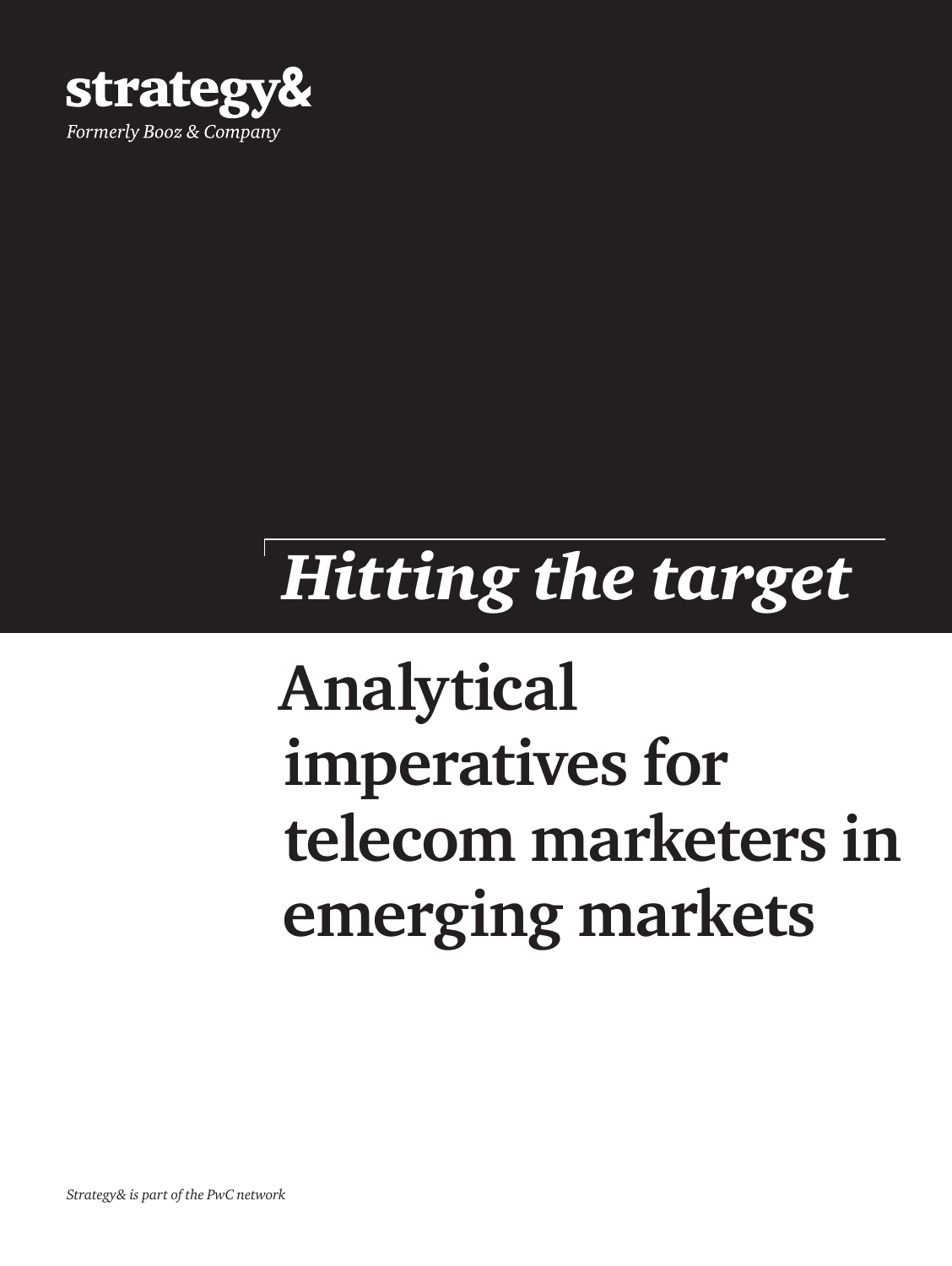#### Beirut

**Hicham Fadel** *Principal* +961-1-985-655 hicham.fadel @strategyand.pwc.com

#### Dubai

**Mahmoud Makki** *Principal*  +971-4-390-0260 mahmoud.makki @strategyand.pwc.com

#### Riyadh

#### **Hilal Halaoui**

*Partner*  +966-1-249-7781 hilal.halaoui @strategyand.pwc.com

#### *Contacts About the authors*

**Hilal Halaoui** is a partner with Strategy& in Riyadh and a member of the firm's communications and technology practice. He specializes in information and communications technologies and has extensive experience in marketing, business planning, technology planning, product development, sales strategies, and customer experience strategies.

**Hicham Fadel** is a principal with Strategy& in Beirut and a member of the firm's communications and technology practice. He specializes in customer analytics, commercial strategies, customer experience, and strategic transformation programs for telecom operators.

**Mahmoud Makki** is a principal with Strategy& in Dubai and a member of the firm's communications and technology practice. He specializes in integrated broadband strategy development, commercial turnaround, analytical marketing, and business performance management for telecom operators and over-the-top service providers.

**Mansour Mansour** is a senior associate with Strategy& in Dubai and a member of the firm's communications and technology practice. He specializes in market-facing programs, analytical transformation, and disruptive strategies for telecom operators.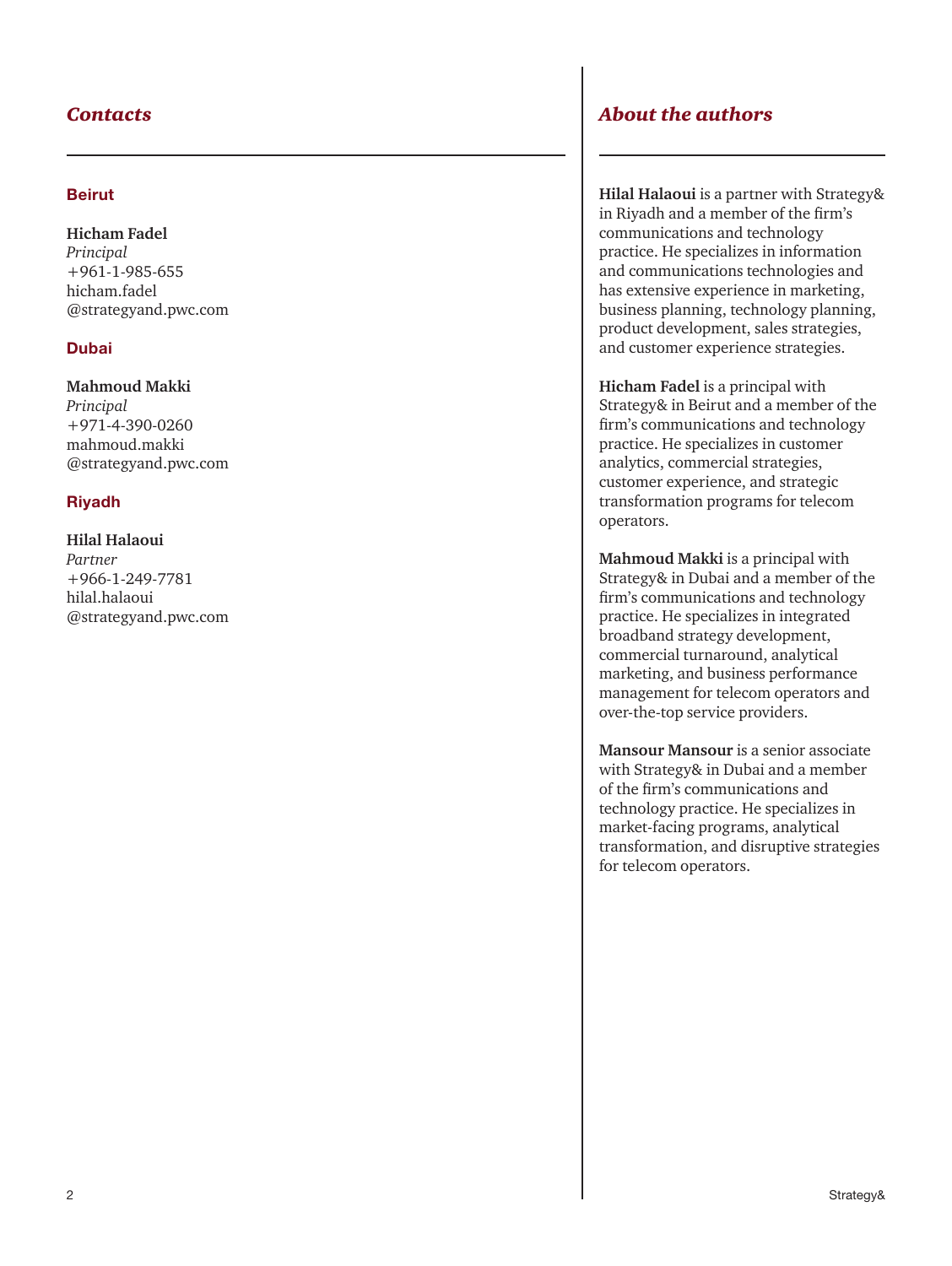### *Executive summary*

 $\boldsymbol{\alpha}$ 

**The telecom sector has reached saturation point** in many emerging markets, with market penetration sometimes higher than 100 percent of the population. Mobile operators are finding it increasingly challenging to compete and grow in such markets by employing a traditional go-to-market strategy. This well-worn blueprint has rested on their understanding of aggregate demand, and has been based on the underlying assumption that there are still new users to acquire and that these acquisitions would compensate for price reductions. Telecom operators must now rethink their entire approach to marketing, fundamentally reorganizing themselves to allow more effective growth campaigns.

Telecom companies need to embrace a new level of targeting and reject the outdated view of customers as large, indistinct, and coherent segments. To tailor offerings to specific customer needs, companies should employ analytical marketing, mining the Big Data already at their disposal to respond continually to the behavior of individuals and market microsegments. Investment can therefore be channeled productively, rather than wasted through overly simplistic assumptions about the general market.

For this transition to take effect, telecom operators must build five key capabilities within the marketing function: data management, microsegmentation, commercialization, product design, and adaptive learning. Deploying these capabilities will ensure that customers' needs are more accurately identified and serviced. Customers will be more likely to respond positively to marketing approaches, with growth resulting from the combined profitability of each micro-segment.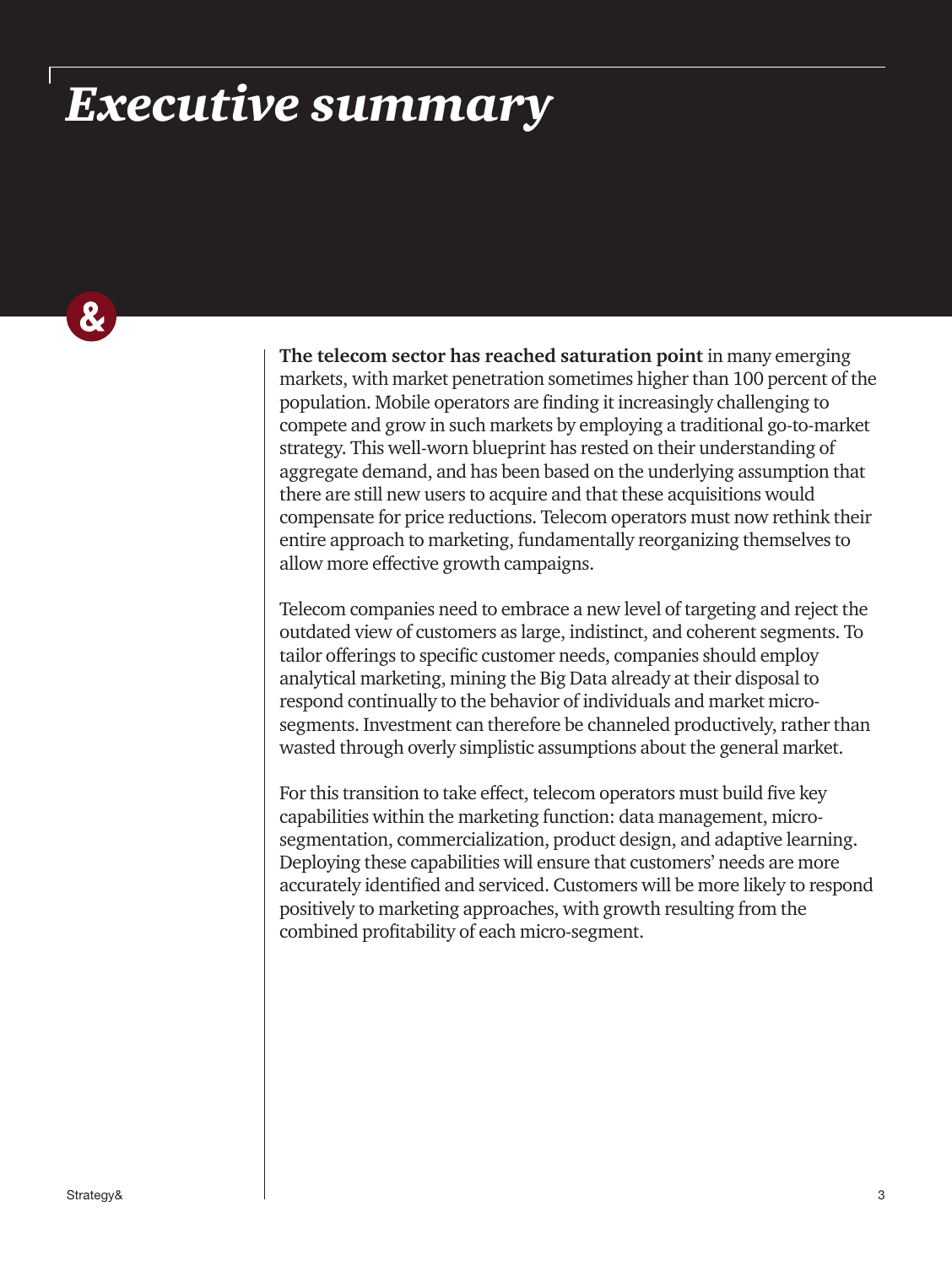## *Reaching an impasse*

The mobile telecommunications market in developing economies has become saturated, with subscriptions frequently outstripping the size of population. For example, market penetration (the number of subscriptions divided by the number of people living in the relevant market) is estimated to have stood at 105 percent in Arab states in 2013, while the corresponding figure in the Commonwealth of Independent States, comprising most former Soviet republics, was 170 percent.<sup>1</sup>

Most operators have been unable to sustain growth levels by relying on traditional go-to-market approaches. Any observed growth is for the most part produced by the prepaid SIM card market, with its low average revenue per user (ARPU). The traditional, aggregate method of marketing products — taking consumers as large averaged groups or as a few segments — is failing to yield results as it is now more difficult to use pricing as a means to stimulate top-line growth. Customers are becoming increasingly sophisticated, and have arguably become more advanced than telecom marketers themselves in their understanding of the mobile market. As a result, telecom companies are being forced to pay high subscriber acquisition costs, and have an elevated churn rate for subscribers and declining ARPU.

Competition within the industry has also increased. Revenue from services has stagnated as operators seek to combine dwindling traditional offerings with new avenues of growth, such as broadband and content. Turning this tide poses a major challenge (*see Exhibit 1, page 5*).

The following conditions now characterize the telecom sector in emerging markets:

- A decreasing number of new subscribers, who also represent a lower ARPU, not least because companies need to reduce their prices to attract them.
- Price reductions that are cannibalizing existing revenues, with current customers moving to more attractive plans.
- Natural erosion of traditional telecom services (messaging and

*Most operators have been unable to sustain significant growth by relying on traditional go-to-market approaches.*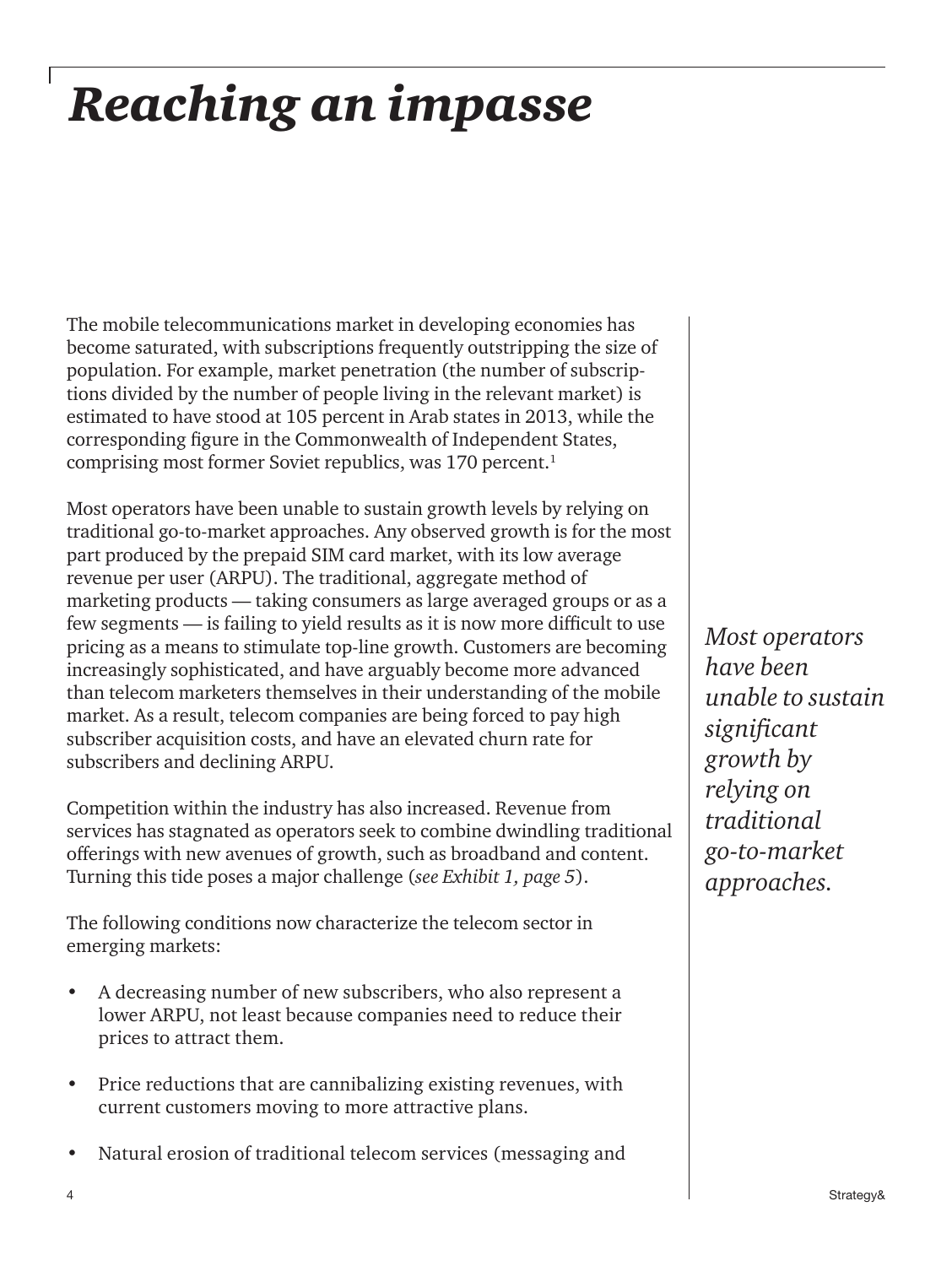voice) by over-the-top services, such as Google Voice, Skype, and WhatsApp, and increasing competition within the industry itself.

• Operators are also confronting the need to rationalize their spending, with investment in marketing and sales falling victim to the ongoing search to improve profitability. Chief marketing officers therefore need to operate within constrained budgets, despite the fact that the ever-growing inflation of key marketing tools is raising the cost of subscriber acquisition and retention. Their current priorities are to minimize spending on customers who generate the least return, and maximize the value from existing customers by serving their untapped needs.

#### *Exhibit 1* **Shrinking growth rates with competitiveness rising as market penetration increases**

Market Competitiveness Index (HHI) & Penetration as Percentage of Population (Selected Middle East Markets, 2007–2012)



60% 70% 80% 90% 100% 110% 120% 130% 140% 150% 160% 170% 180% 190% Penetration

oO Size of bubble indicates 2-year market revenue CAGR (2007–2009 to 2010–2012)

Note: CAGR = compound annual growth rate, HHI (Herfindahl-Hirschman Index) is a common measure of market competitiveness, calculated by summing up the squares of operators' market shares — lower index reflects higher market competitiveness. UAE = United Arab Emirates. <sup>1</sup> These figures are for (2007–2009) and (2009– 2012) respectively. Source: Strategy&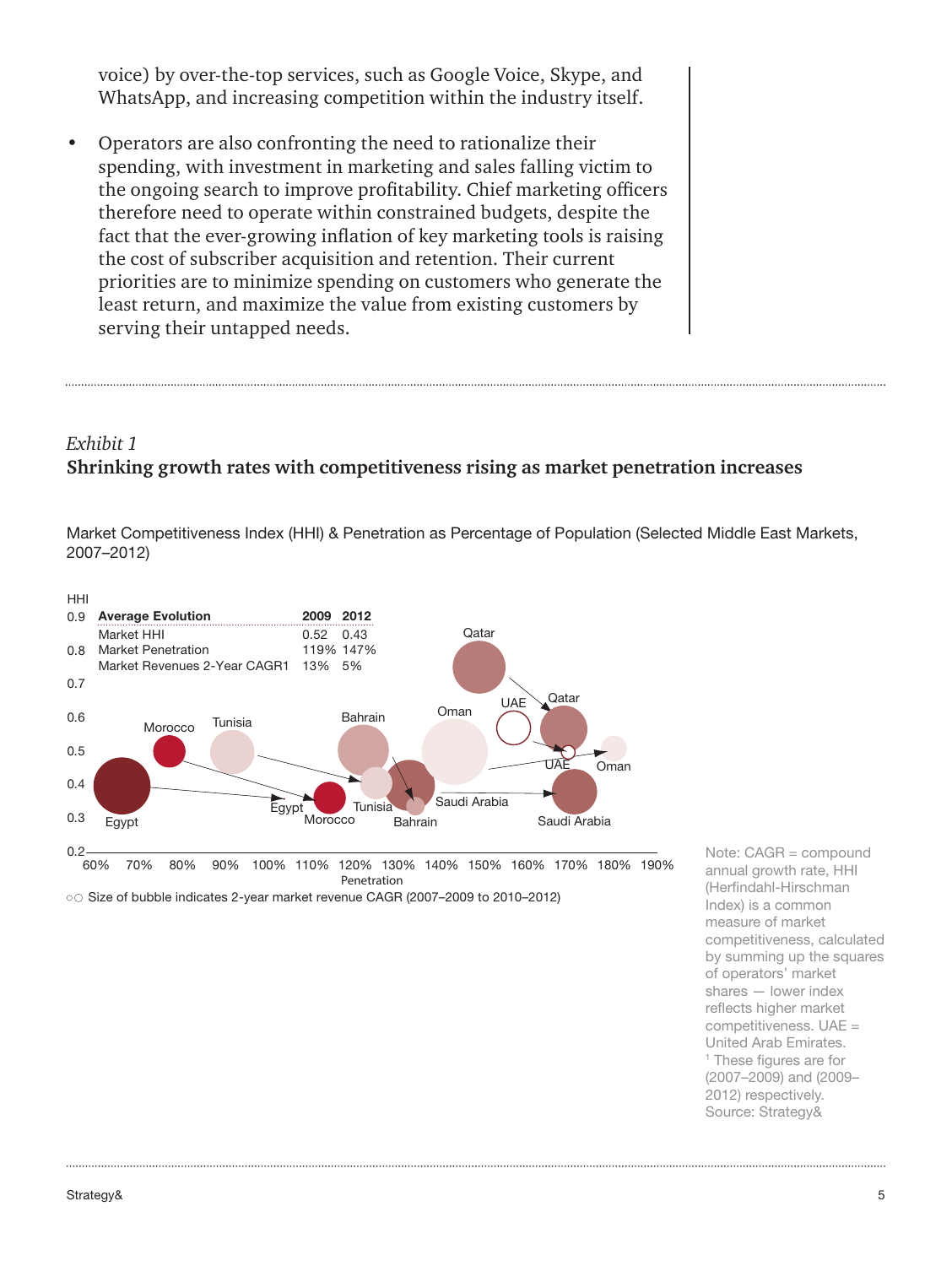### *Rethinking marketing: Finding the answer within*

Following the lead of mature markets, operators should adopt an analytical marketing approach, identifying pockets of value in the market, and then generating maximum possible returns from these small areas. The rationale behind this strategy is twofold. First, while various markets taken as a whole may have approached saturation, there remains pent-up demand in a multitude of niche segments. Second, by mining such segments, and intimately understanding what prompts the relevant customers to make a purchase and why, operators can increase profitability simply by adding together the marginal returns from every micro-segment.

Rejecting the one-size-fits-all mind-set of the past, some organizations have started to understand that they will need to develop a long-term relationship with each unique customer. More broadly, they are grappling with three sets of challenges and related questions.

#### *Boosting revenue:*

- How can the customer response rates to promotions be increased?
- How can customer loyalty be strengthened?
- How can unexploited pockets of revenue be spotted?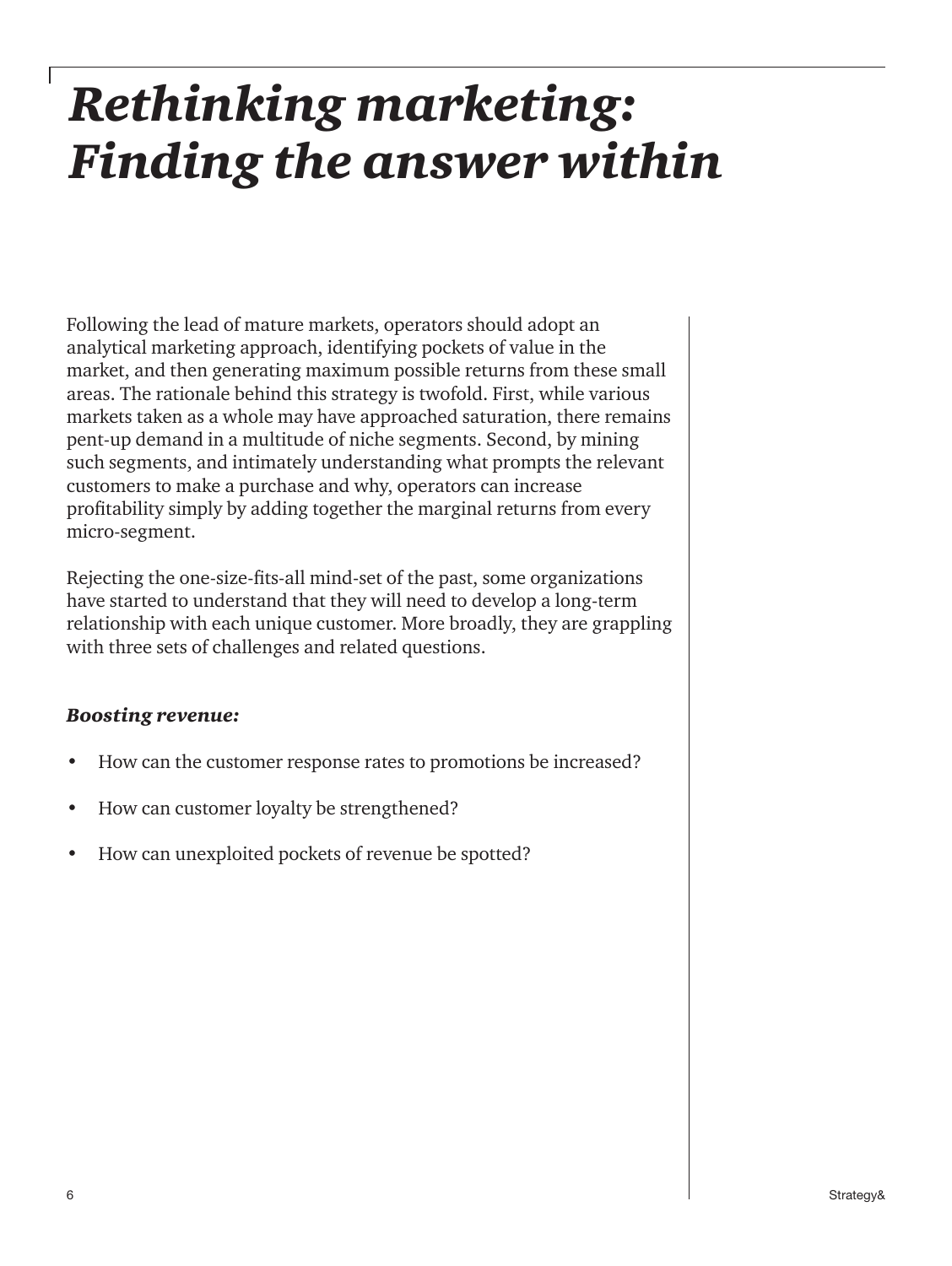#### *Reducing customer acquisition and retention costs:*

- How can the effort and investment made to retain customers yield better results?
- How can the best potential customers be identified and then acquired?

#### *Cutting the cost of service:*

- How can campaign costs be reduced?
- How can communication costs be minimized without imposing a limit on the number of customers?

Having collected large amounts of data relating to customers' profiles and communication behavior, operators are in an ideal position to respond to these challenges. The answer already lies within their grasp, from what is commonly referred to as Big Data.

We refer to the process of mining Big Data for such commercial purposes as analytical marketing. Such activities involve extracting commercially exploitable insights from every data set in order to improve understanding of individual customers and their behavior, as well as of the general dynamics of the market and its micro-segments.

With the enhanced awareness that comes from analytical marketing, operators can develop completely tailored value propositions that specifically cater to individual customer needs, and reduce the overall cost to serve. To give two examples:

- A customer in the United Arab Emirates is frequently sending texts to his friend in Oman; the mobile operator detects his behavior and offers an additional service with discounted international rates to Oman.
- A customer is downloading her favorite show on her tablet; the mobile operator offers an additional service to improve the quality of service and the speed of download.

Incorporating analytical marketing into the organization entails making data mining a priority, a major shift in operators' marketing practices. Only when information is mined out of aggregated data does it become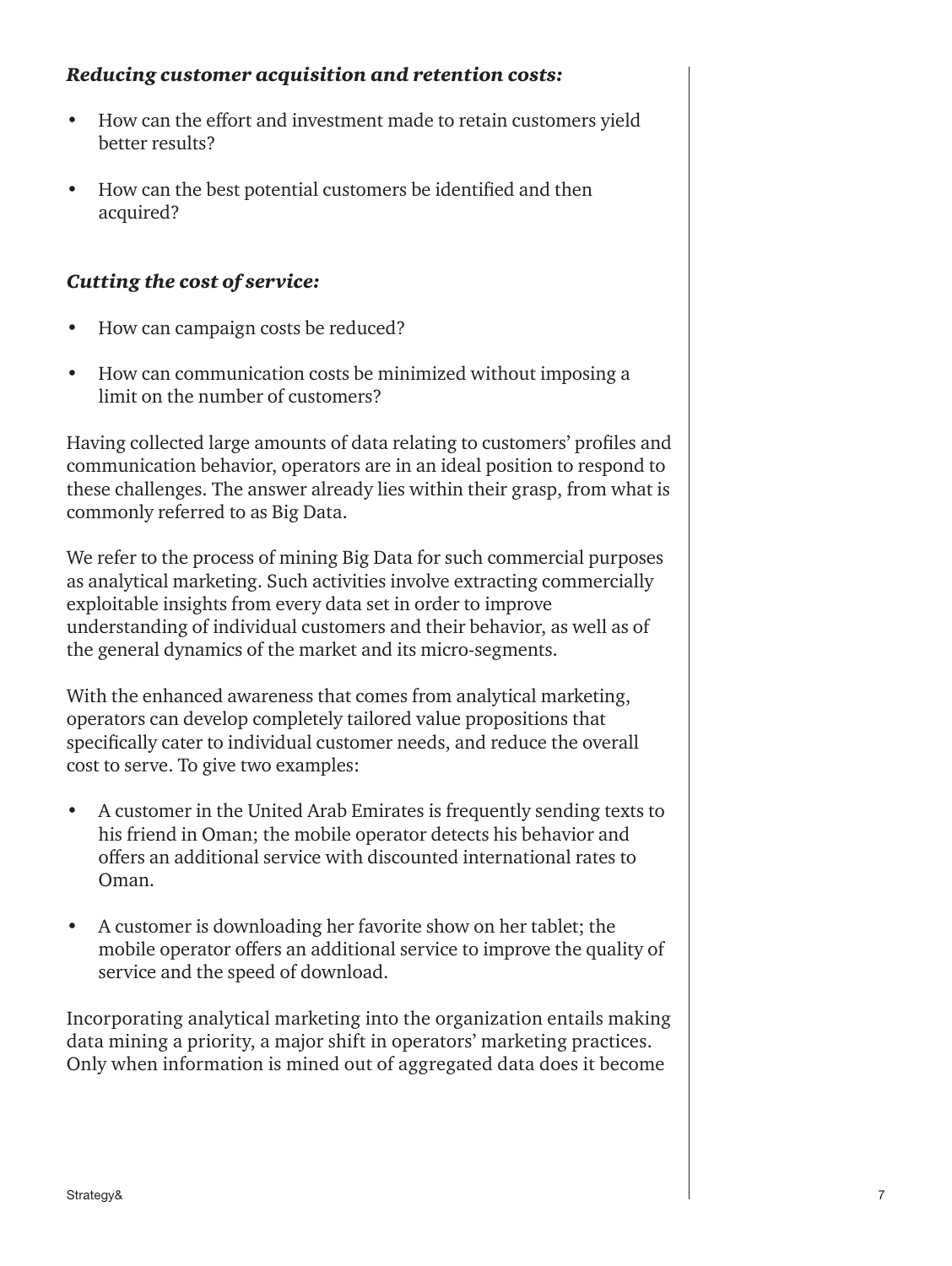invaluable in helping operators to stamp out inaccurate assumptions about customer behavior and market trends. The transition from mass marketing to analytical marketing (*see Exhibit 2*) also implies among other changes:

- *Target segment*: Operators need to move from the aggregate to the unique customer level in their targeting efforts.
- *Appeal*: Operators must cater for latent needs that are specific to each individual customer, or a small group of customers, carefully tailoring their value proposition.
- *Communication style*: Communication needs to move from broadcast to narrowcast, with a focus on developing an individualized communication channel.
- *Communication effectiveness*: Operators should stop relying on retrospective, aggregated campaign assessments and replace them with near-to-real-time, highly specific evaluation of customer responses, thus honing the lessons learned about a campaign's effectiveness and commercial success.

#### *Exhibit 2*

#### **Increased customer-centricity is forcing the transition to analytical marketing**



Source: Strategy&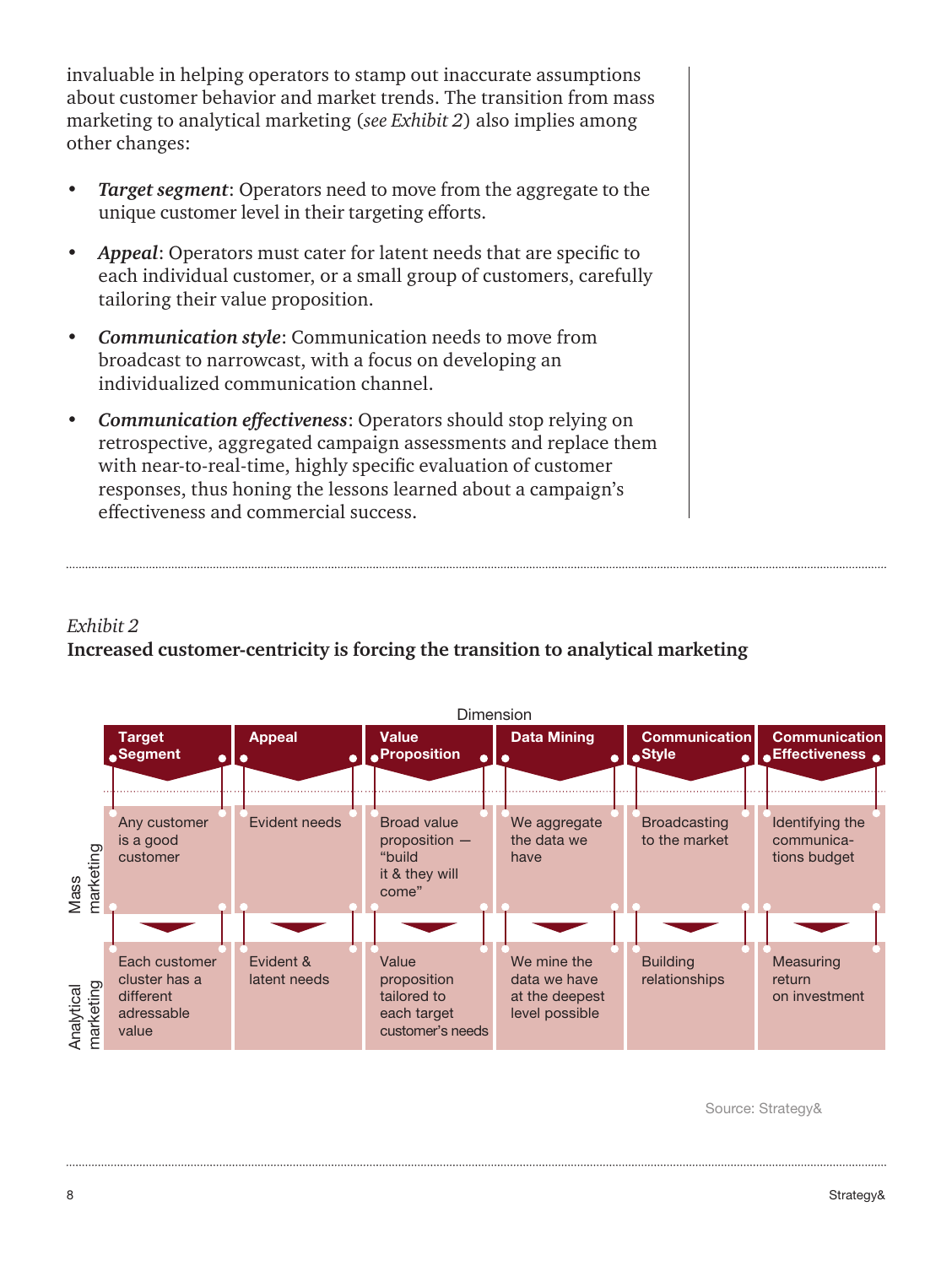### *Getting the most out of analytical marketing*

Analytical marketing methods have demonstrated proven results in markets that are becoming saturated. The techniques of analytical marketing run through the entire marketing cycle (*see Exhibit 3*).

#### *Exhibit 3* **Customer analytics can be applied across the entire marketing value chain**

Analytical Marketing Offerings Along the Marketing Value Chain

| Upstream marketing                                                  |                                                     |                                          | Midstream marketing                  |                                                       | Downstream marketing                  |                                           |                                                        |                                       |
|---------------------------------------------------------------------|-----------------------------------------------------|------------------------------------------|--------------------------------------|-------------------------------------------------------|---------------------------------------|-------------------------------------------|--------------------------------------------------------|---------------------------------------|
| <b>Insights</b>                                                     | <b>Proposition</b>                                  | <b>Product</b><br>development            | <b>Channel</b><br>strategy           | <b>Pricing</b>                                        | Commercial<br>strategy                | <b>Sales</b>                              | <b>Product</b><br>experience                           | <b>Post</b><br>sales                  |
| Portfolio risk<br>analysis                                          | Brand, portfolio &<br>product innovation            |                                          | Channel<br>optimization              | Profitability<br>analysis                             | Trade & marketing<br>effectiveness    |                                           | Loyalty program<br>design/optimization                 |                                       |
| Customer<br>segmentation                                            | <b>Device</b><br>subsidy<br>optimization            | Time-to-<br>market<br><i>improvement</i> | <b>Supply</b><br>chain<br>management | <b>Promotions</b><br>optimization                     |                                       | Range & assortment<br>optimization        |                                                        |                                       |
| Customer<br>value<br>analysis                                       | Geo-<br>marketing<br>integration                    |                                          | Web<br>commerce<br>analysis          | Posted<br>pricing (I.E.,<br>B <sub>2</sub> C pricing) | Media 2.0<br>strategy                 |                                           | <b>Customer experience</b><br>optimization             |                                       |
|                                                                     | <b>Product synergy</b><br>development               |                                          |                                      | Negotiated<br>pricing (I.E.,<br>B2B pricing)          |                                       | Cross-/<br>up-selling<br>opportunities    | Product<br>life-cycle<br>management                    | Revenue/<br>yield<br>management       |
| <b>Risk</b><br>management                                           | BTL promotions program & revenue uplift initiatives |                                          |                                      |                                                       | Commercial<br>channel<br>optimization | <b>Sales</b><br>footprint<br>optimization |                                                        | Granular<br>performance<br>monitoring |
| Granular demand forecast/<br>smart broadband deployment<br>strategy |                                                     | Gamification                             | <b>Distribution</b><br>optimization  |                                                       |                                       | Vendor<br>performance<br>analysis         | Predictive churn<br>management & win-back<br>campaigns |                                       |

Note: B2C = business to consumer, B2B = business to business, BTL = belowthe-line. Source: Strategy&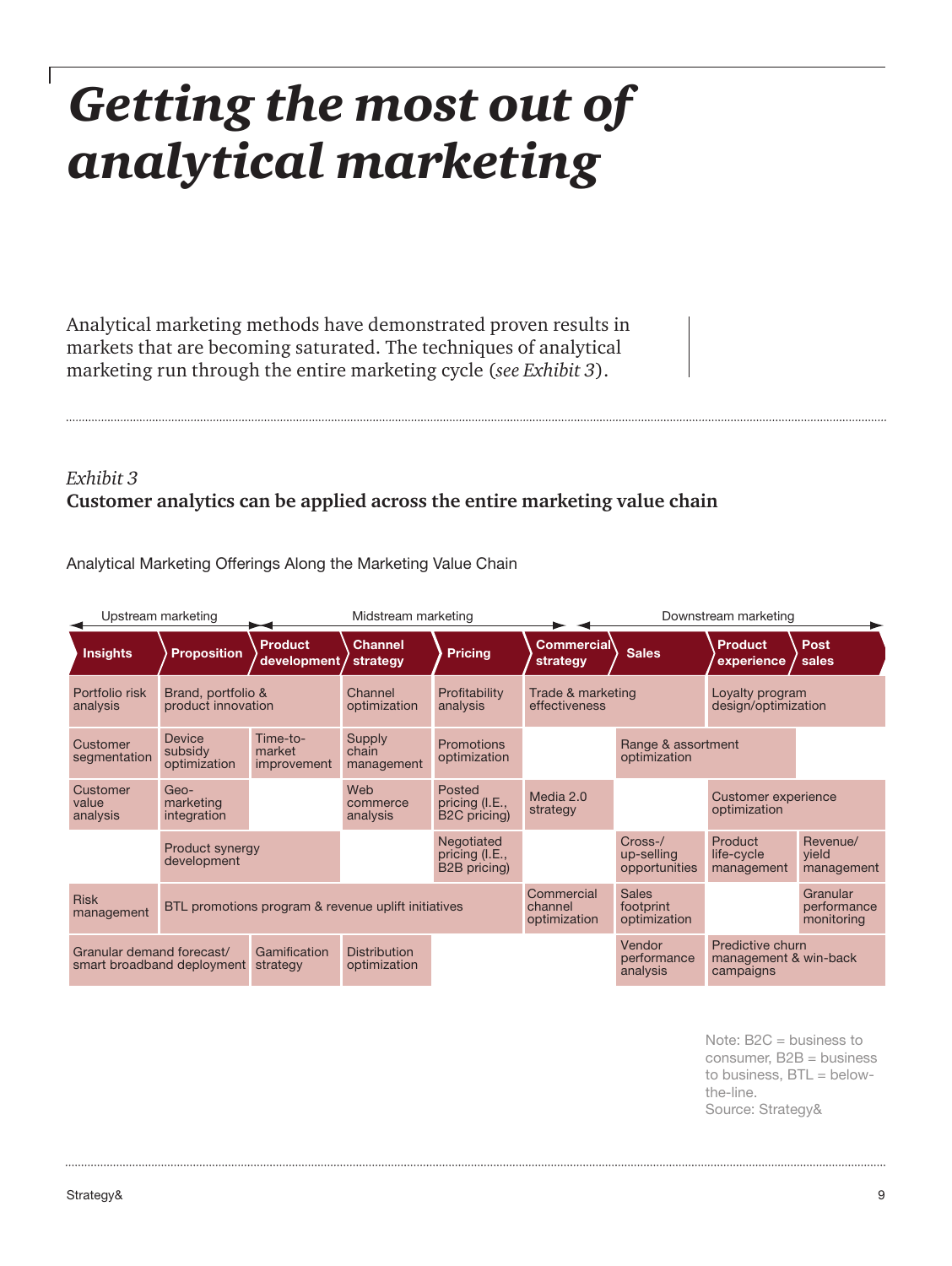The three main phases of marketing are:

- *Upstream (researching market potential)*: Applying analytical marketing techniques can help to identify and analyze existing needs, prompting new marketing concepts.
- *Midstream (preparing to go to market)*: Analytical marketing can also help to accelerate the marketing cycle time by identifying the optimal offering and channel for a particular customer.
- *Downstream (going to market)*: Using analytical marketing methods can markedly improve customer experience at those key moments that influence acquisition and retention.

Two examples of analytical marketing in action are from Turkcell and Verizon.

*Turkcell — Below-the-line promotions and revenue uplift programs:*  Turkcell is a long-time player in the market, but by 2011 had been facing increasing challenges in customer retention, coupled with flattening subscription growth. In response, using the strength and creativity of its analytical teams, Turkcell introduced an initiative that provided the company with a new real-time view of the data from all its 34 million customers. Turkcell started to offer its customers the right product at the right time.

This solution resulted in the marketing cycle time being reduced from a matter of weeks to a matter of days, and an increase of approximately US\$15 million in gross revenue in 2011.<sup>2</sup>

*Verizon — Sales footprint optimization*: In 2007, Verizon identified a growth opportunity in the midsized company market. This market had become highly competitive, and was also very fragmented, leading to an inefficient sales outreach process. To differentiate itself, Verizon decided to incorporate analytics into its operations, and identified micro-segments with different service needs and preferences. The operator tailored its offerings and selected the appropriate sales channel for all customers.

Two years later, Verizon's targeted campaigns generated 25 percent more revenue than generic campaigns. The number of sales went up by 250 percent year on year.3

*Operators must build their data management capabilities data collection and cleansing, storage and ease of access.*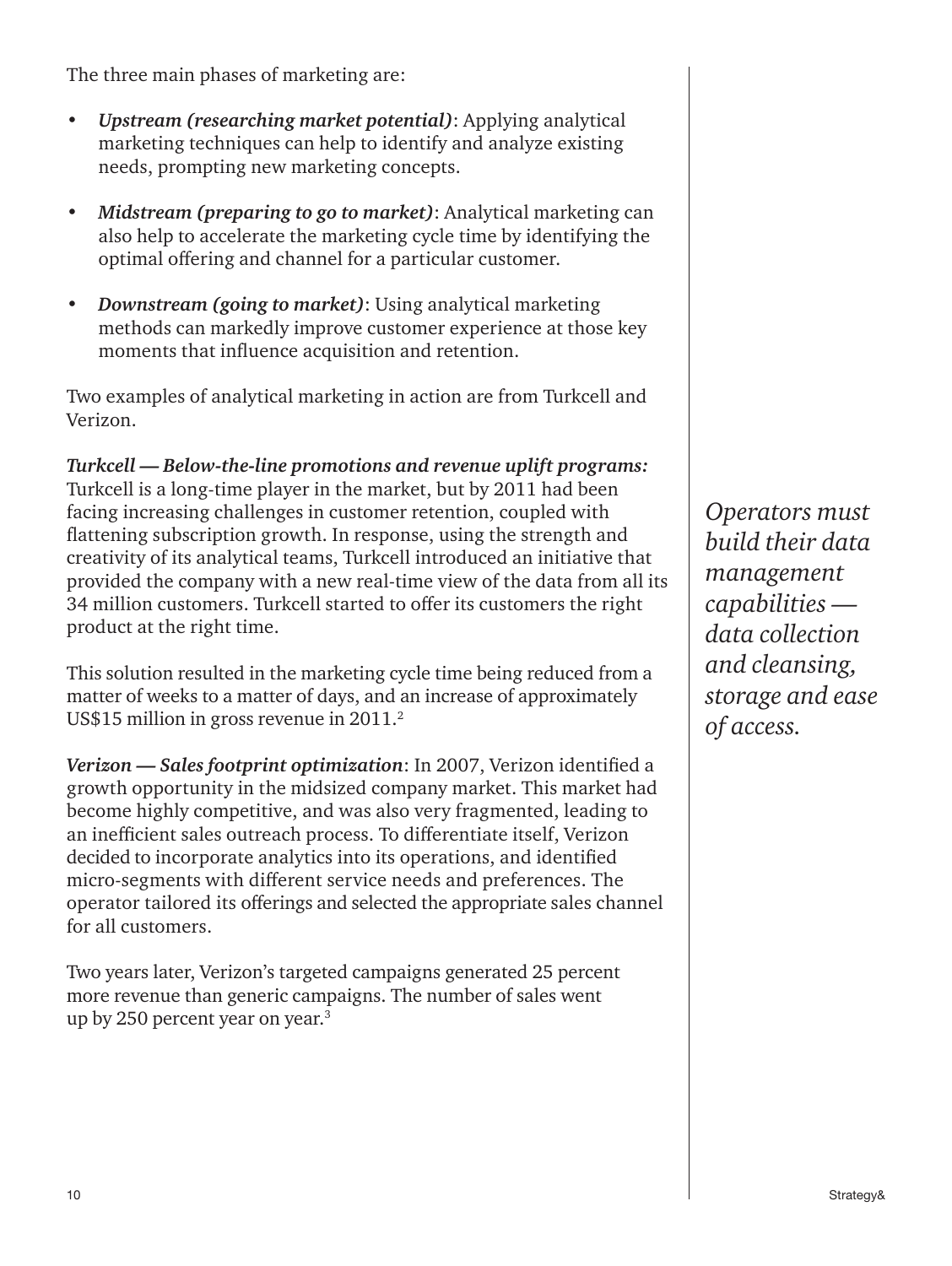### *Preparing the organization for analytical marketing*

The analytics-based approach requires a far-reaching transformation within various aspects of the marketing function, in particular three areas: data gathering, insight generation, and customer interaction.

*Data gathering*: Capabilities for data capture and storage have to be second to none, enabling quality data mining to register a positive impact on IT and network operations.

*Insight generation*: Dedicated marketing teams should be trained in the skill of hypothesis formulation and confirmation. There is currently a great shortage of people in the marketplace who can translate raw data into meaningful conclusions that generate revenue opportunities.

*Customer interaction*: Decision-making processes should be made more efficient, allowing for a multitude of market simulation initiatives to be run concurrently, and adjusted on an ongoing basis according to user response.

Operators should embark on a major change program for marketing, revolving around five key capabilities:

First, operators must build their data management capabilities — data collection and cleansing, storage and ease of access. Doing so provides comprehensive, reliable data assets that are amenable to analysis. This project demands close collaboration between commercial and IT functions so that the right systems and software for business needs can be acquired.

Second, operators should strengthen the analytical prowess of the organization through improving micro-segmentation and profiling capabilities. Expertise in dissecting data is necessary, but not sufficient. Relevant business acumen, built around an intimate understanding of telecom customers, is also essential.

Indeed, the marketing function as a whole must undergo a process of commercialization, becoming more nimble and responsive to customer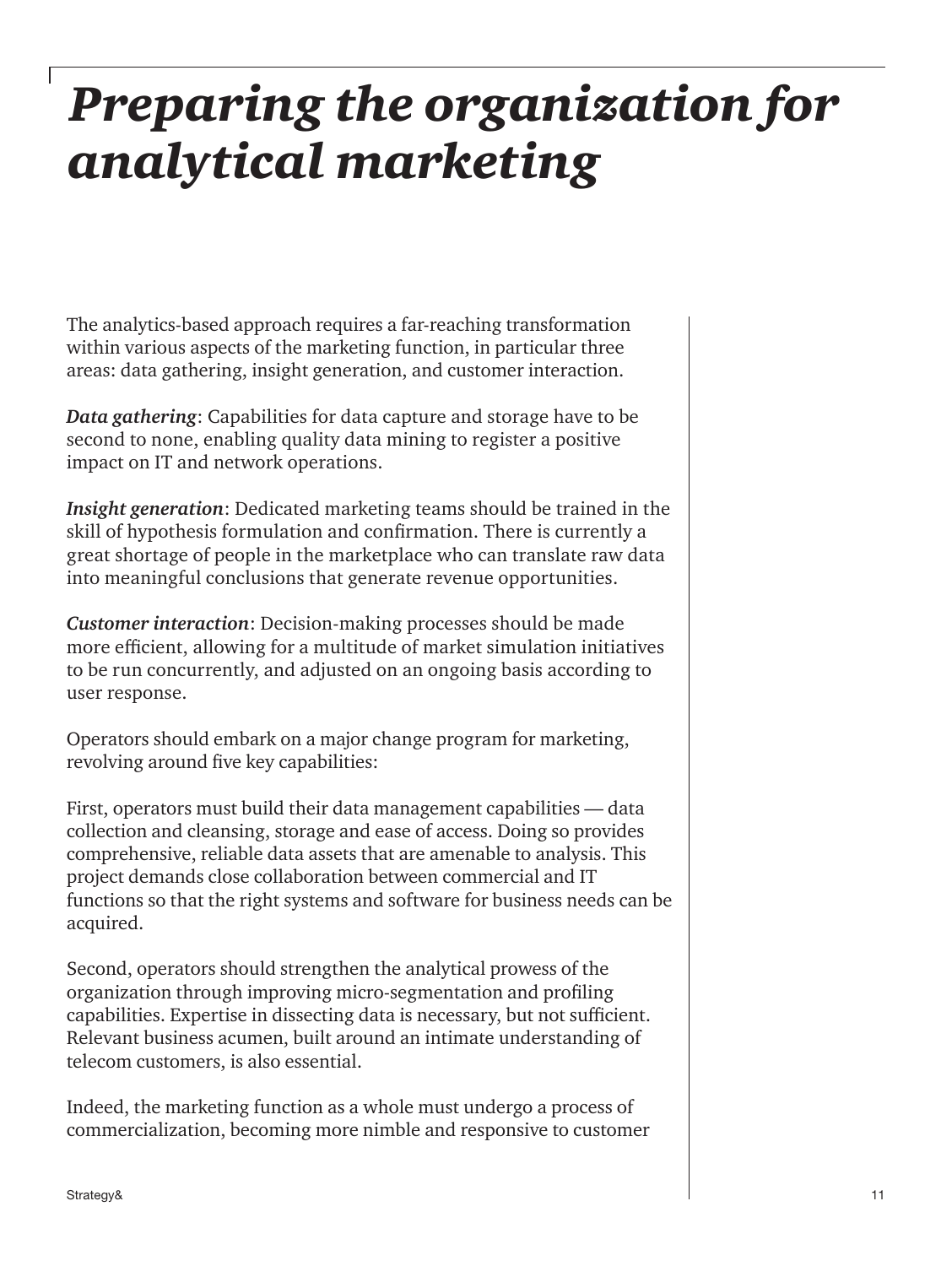needs. New ideas must be encouraged and then disseminated quickly, resulting in a more efficient decision-making process where the commercial concepts with the highest potential are seized upon without delay.

Fourth, better product design capabilities are necessary to accelerate the marketing cycle. Marketers should be trained in all areas of design — innovation sourcing, pricing, economic analysis, product prototyping, testing — and encouraged to introduce innovations throughout the product/service delivery chain. Such innovation can be made possible only by flexible network and IT platforms that allow complex products to be implemented quickly.4

Lastly, operators should foster adaptive learning capabilities, with more accurate measurement of the effectiveness of marketing activities by means of performance tracking and efficient feedback, and through strengthening the ROI (return on investment) mind-set within the marketing function.

This transformation program may at first seem complex. However, operators often fail to realize that they already possess most of these capabilities — they simply need to be refined and unleashed. Success will eventually hinge on the interaction between three core enablers — people, systems, and processes — across all capabilities (*see Exhibit 4, page 13*).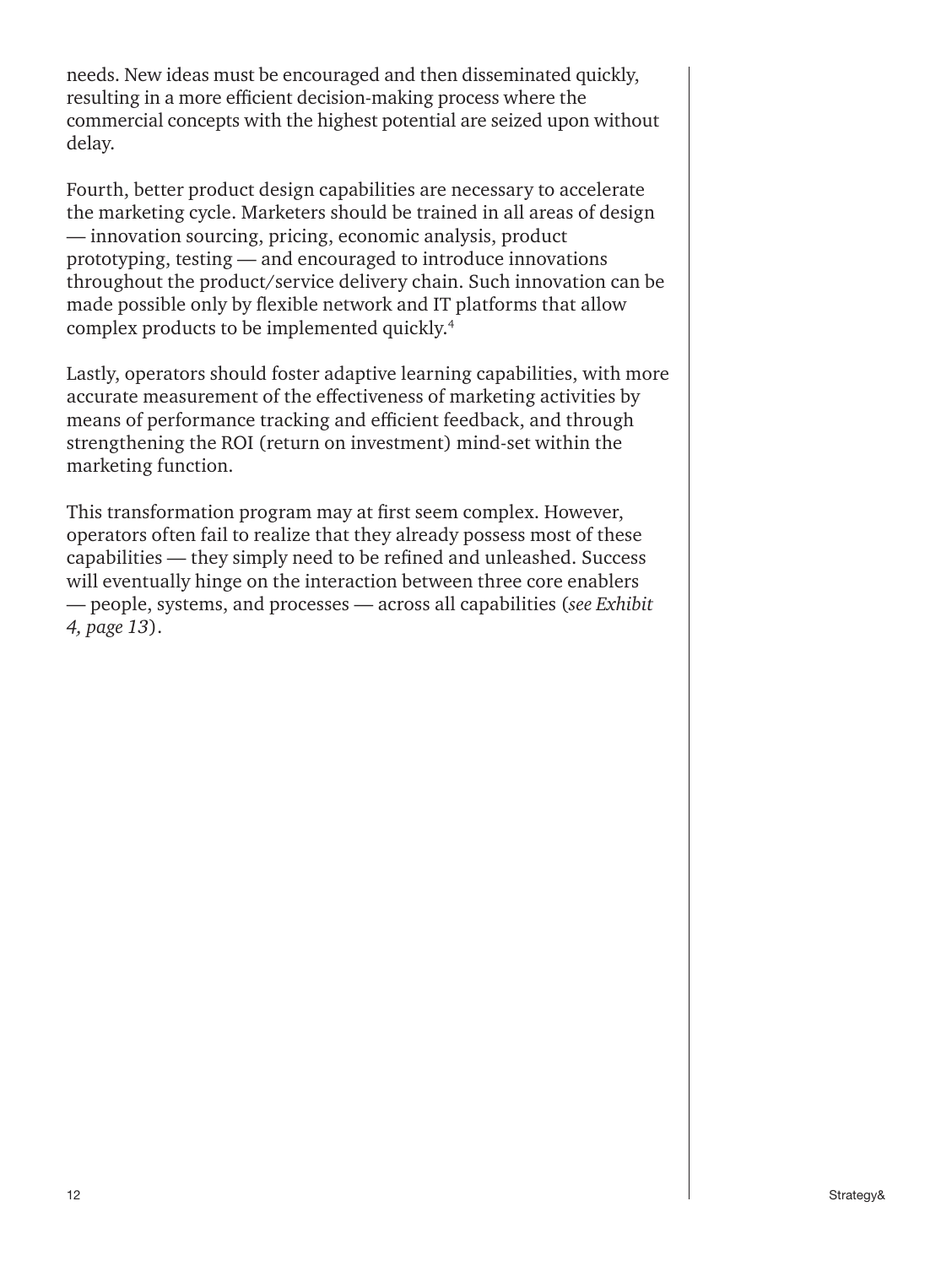### *Exhibit 4* **Building differentiated analytical marketing capabilities**

**2 3 5 1 4 Data Management Micro-Commercialization Product Design Adaptive Learning Segmentation**  Cultural mind-set **Qualified** IT team with "Empowered" based on Qualified product "hypothesisconsolidated view marketers performance driven" marketmanagers, on all data encouraged to monitoring (ROI ers, with trained on design sources & clear innovate & per initiative), best practices capabilities span-**People** understanding of synchronize with adaptive learning (pricing, etc.) ning business & business needs & know-how marketing strategy technical areas sharing Knowledge-Flexible & Reliable system Advanced yet adaptive technical sharing platform, Real-time infrastructure, user-friendly & promoting platforms, able to reporting & allowing real-time **Systems** reliable analysis innovation & deliver against performance data update & increasing tools product manager tracking systems management collaboration needs **Streamlined** Dynamic Coordinated, strict service Top-down support segmentation & frequently tested **Streamlined** development life framework, for program data gathering, cycle — ensuring ideation process, Processes **Processes** frequently institutionalization cleansing & allowing for faster coordination updated & & continuous storage decision making between monitored development mechanisms commercial & over time technical teams - Clean, compre-- Precise, - Higher through-- Faster time-to-**Transparent** hensive & realcomprehensive put of new market, bringing operating model states **Desired end states** time data & continuously commercial innovative conducive to environment ideation & dynamic customer concepts, products/ Desired end - Analyticsprofiling capable backed by services with continuous friendly data quantitative data of delivering superior customer learning (based measurable & & insights into assets with experience on ROI reliable/timely actionable customer measurement, insights trial & error, etc.)access channels behavior . . . . . . . . .

**Capabilities** 

Note: ROI = Return on Investment. Source: Strategy&

Strategy& 13

Enablers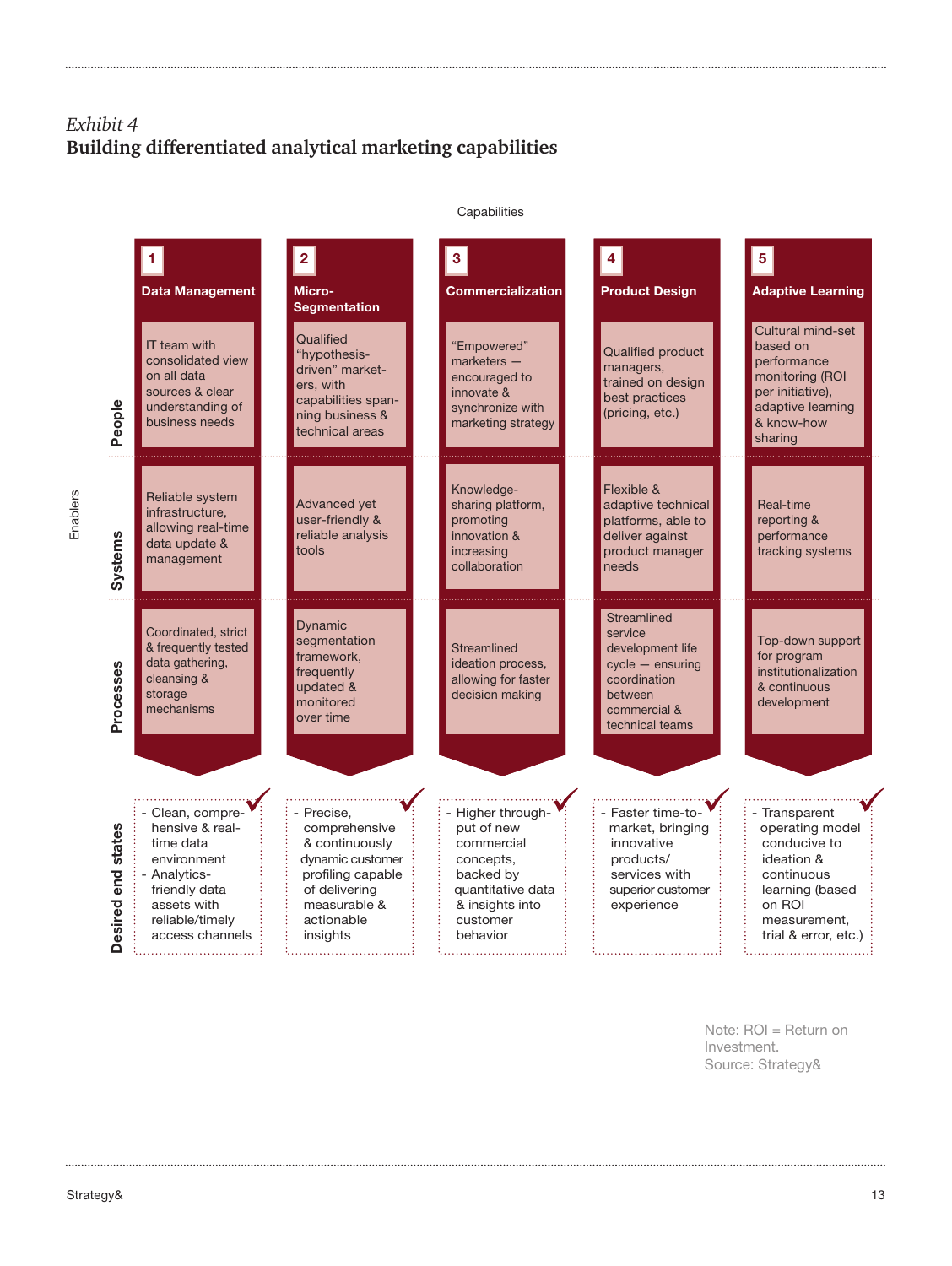### *Conclusion*

The deluge of customer information is just beginning. Every digital packet transmitted through the operators' network is a potential source of information. When this is combined with customer information from external sources (such as from social networks, or from online shopping and behavior), companies will attain a more holistic view of customers' lifestyle and preferences.

Telecom companies will have a natural advantage in the new era of Big Data, as they possess more customer knowledge than their counterparts in a range of other industries. As a result, they have a growing number of monetization opportunities.<sup>5</sup> However, many operators still have a great deal of catching up to do. The race is on.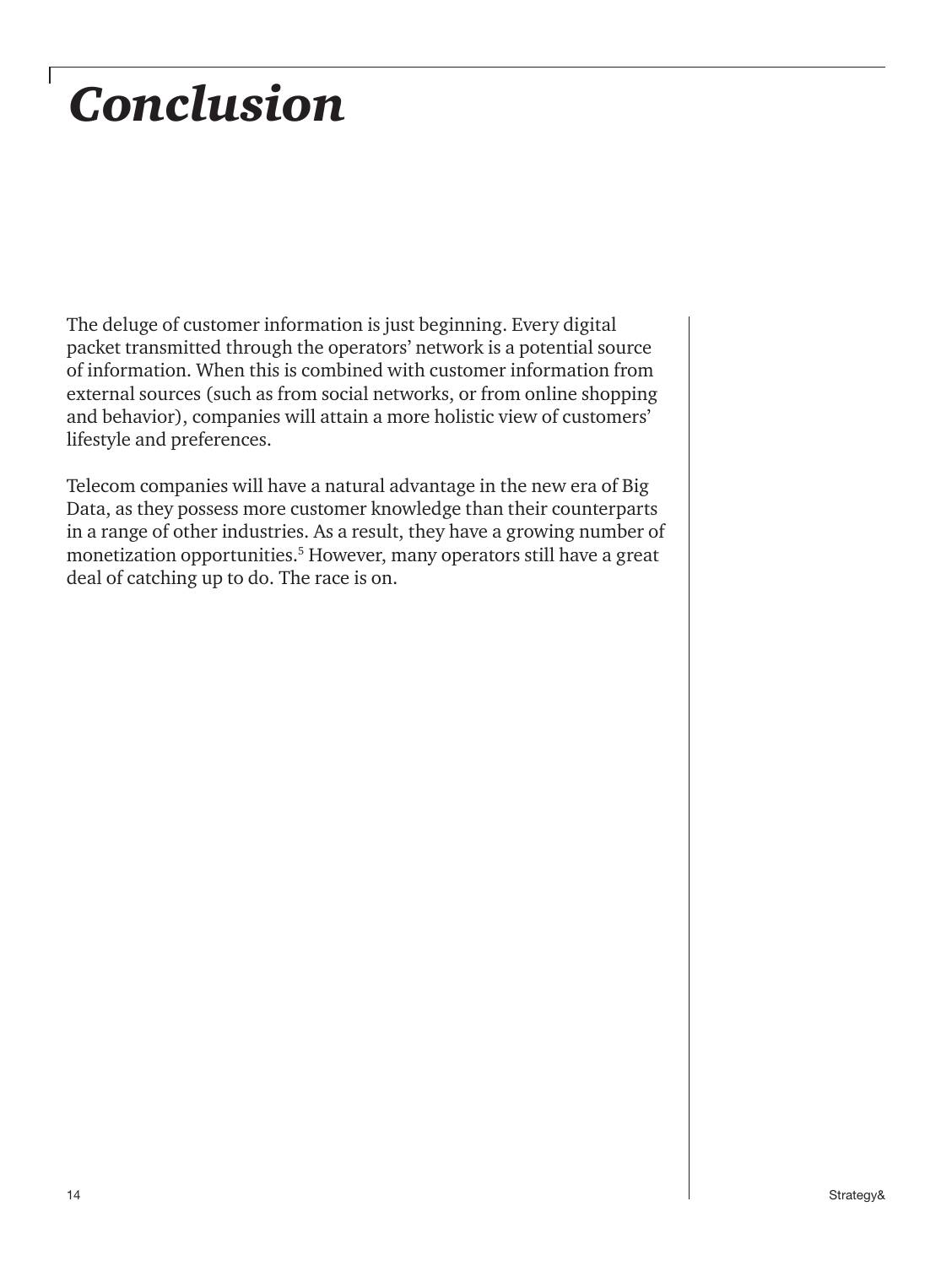### *Endnotes*

<sup>1</sup> International Communications Union, "The World in 2013: ICT Facts and Figures," February 2013 (http://www.itu.int/en/ITU-D/Statistics/Documents/ facts/ICTFactsFigures2013-e.pdf).

2 An Ultimus Customer Success Story, "Turkcell Improves Competitive Advantage and Achieves Annual ROI of 1 Million Euros with Ultimus" (http:// www.ultimus.com/results-case-studies/turkcell/).

3 SAS, "Verizon: Creating Their Own Upturn" (http://www.sas.com/success/ verizon.html).

4 Hilal Halaoui, Dany Sammour, and Hani Zein, "IT and network integration in telecom companies: Creating efficiency and customer satisfaction," Strategy&, 2013.

<sup>5</sup> For an example of such opportunities, see Telefónica's latest Telefónica Dynamic Insights venture, which proposes to sell anonymized subscriber insights to third-party entities (http://tinyurl.com/c2mufby).